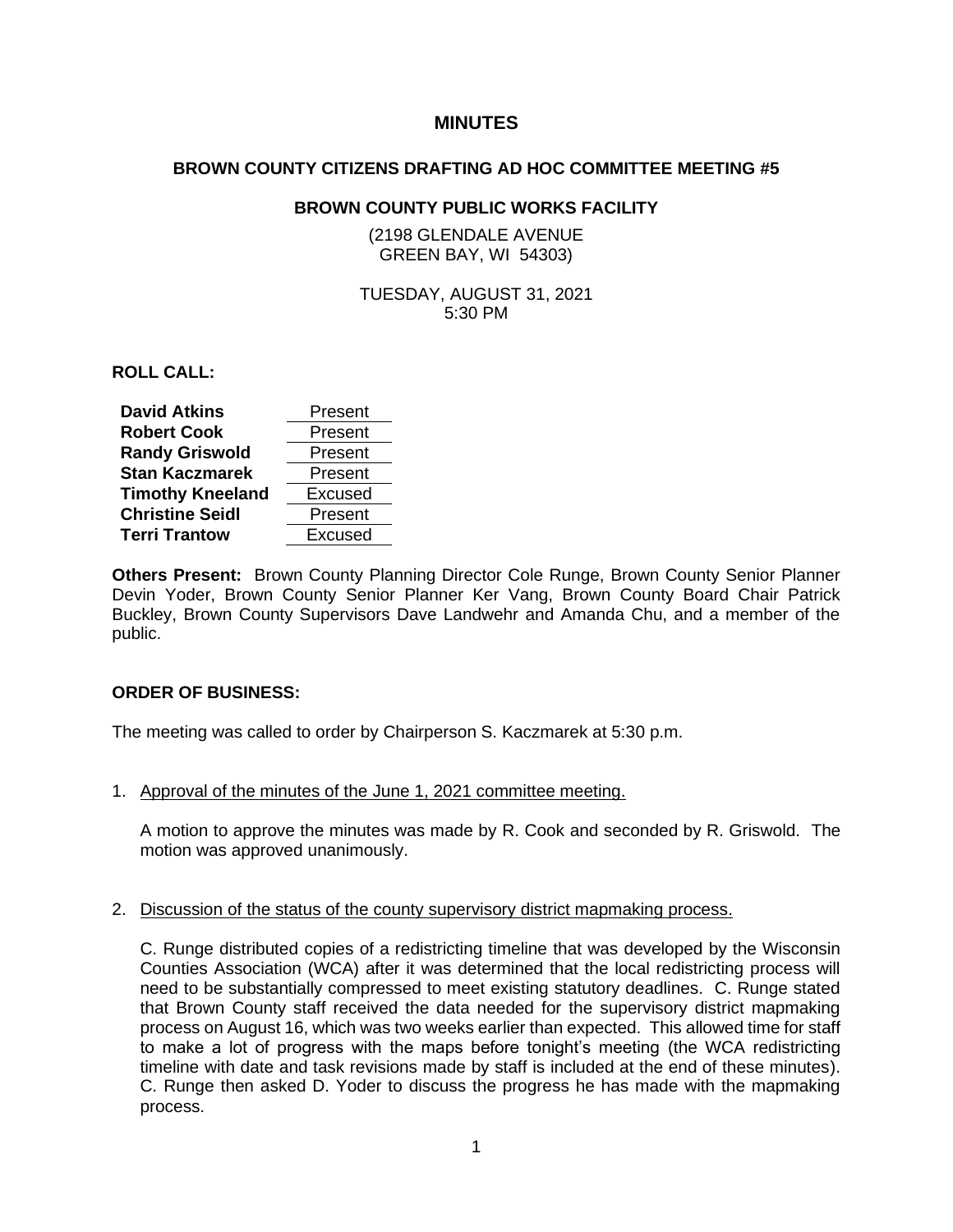C. Seidl arrived at 5:34 p.m.

D. Yoder explained the process he has been following to develop map options. He also explained some of the challenges he has encountered while balancing the population levels between the districts.

A committee member asked if the districts are based on population density or voter density.

D. Yoder stated that the districts are based on population.

Additional discussion occurred about the maps D. Yoder had drafted and how he incorporated the committee's weighted mapping criteria into the mapping process. During this discussion, D. Yoder mentioned that although he did the best he could to incorporate all of the mapping criteria, he had to heavily emphasize the top three mapping criteria (equal population, compactness, and contiguity) in order to consistently stay within the maximum allowable population deviation of  $+/-$  3% between districts.

Following this discussion, K. Vang explained the process he has been following to develop map options and some of the challenges he has encountered while balancing the population levels between the districts. He stated that he also did the best he could to incorporate all of the mapping criteria, but he needed to emphasize the top three mapping criteria in order to consistently stay within the maximum allowable population deviation of +/- 3% between districts.

Despite having to emphasize the committee's top three mapping criteria, D. Yoder and K. Vang stated that they were able to incorporate all of the criteria to some extent.

A committee member asked if staff had developed any map options that increase and/or decrease the number of county supervisory districts to determine if more of the weighted criteria could be effectively incorporated into the mapping effort (there are currently 26 county supervisory districts).

Staff indicated that map options that increase and/or decrease the number of supervisory districts had not been developed as of this meeting.

Discussion occurred among the committee members regarding the value of developing map options that increase and/or decrease the number of supervisory districts within the parameters identified in Chapter 15 of the Brown County Code of Ordinances.

After this discussion, the following motion was made by D. Atkins:

## *To have one staff person develop a map that includes 27 districts and another staff person develop a map that includes 28 districts for the committee's consideration at the committee's next meeting.*

This motion was seconded by R. Cook, and the motion was approved unanimously.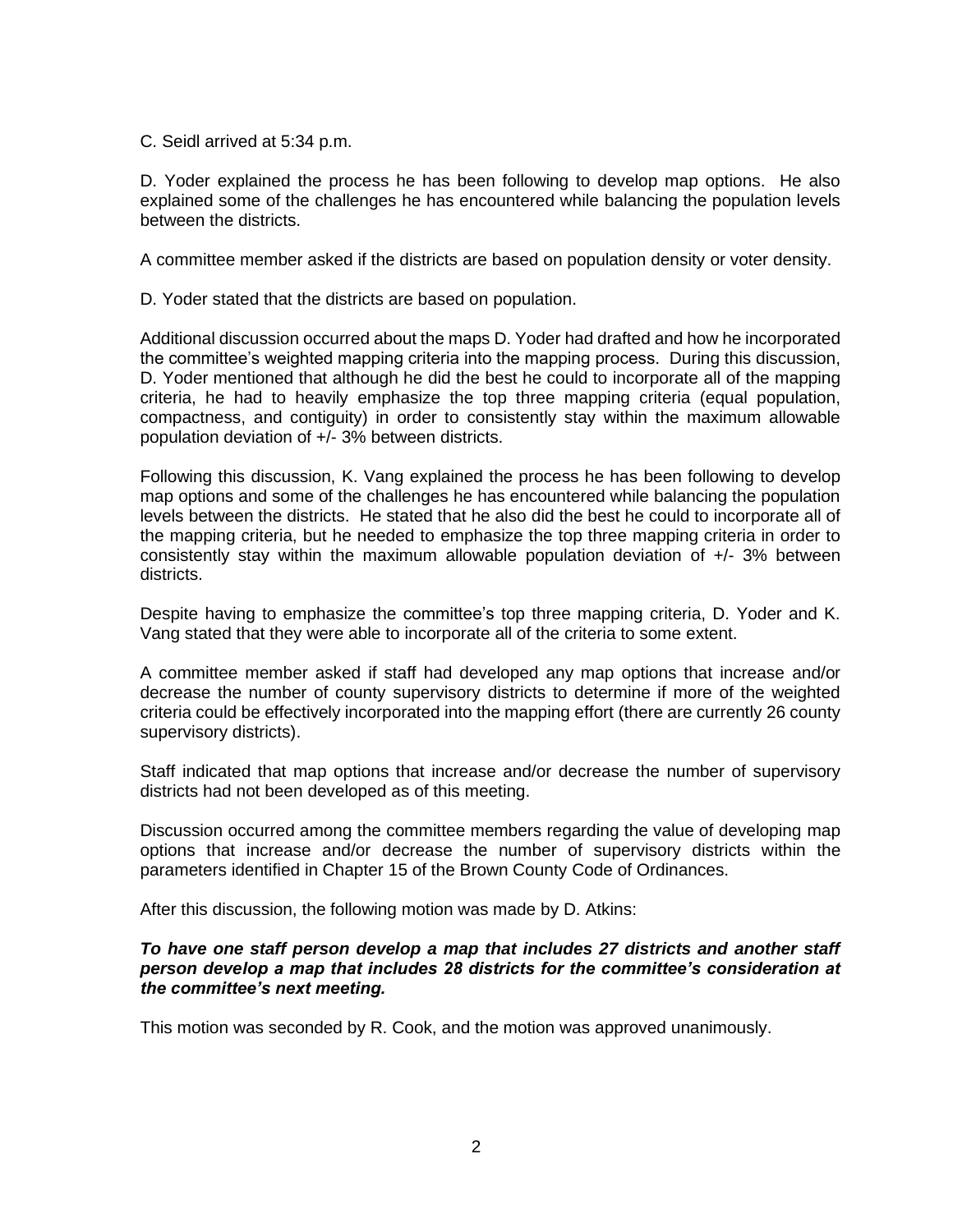# 3. Discussion of next steps.

C. Runge asked the committee members if they could meet at 4:30 p.m. instead of 5:30 p.m. on Thursday, September 9 to accommodate a committee member's schedule. The committee members stated that they could meet at 4:30 p.m. on September 9, and Chairperson S. Kaczmarek scheduled the next committee meeting for this time and date.

C. Runge stated that staff will develop a map that includes 27 supervisory districts and a map that includes 28 supervisory districts for the committee's consideration at the September 9 meeting. He also stated that staff will develop large prints of all of the new supervisory district map options, a large print of the current supervisory district map, and a large print of the committee's weighted mapping criteria to display at the September 9 meeting.

# 4. Adjourn.

The meeting adjourned at 6:45 p.m.